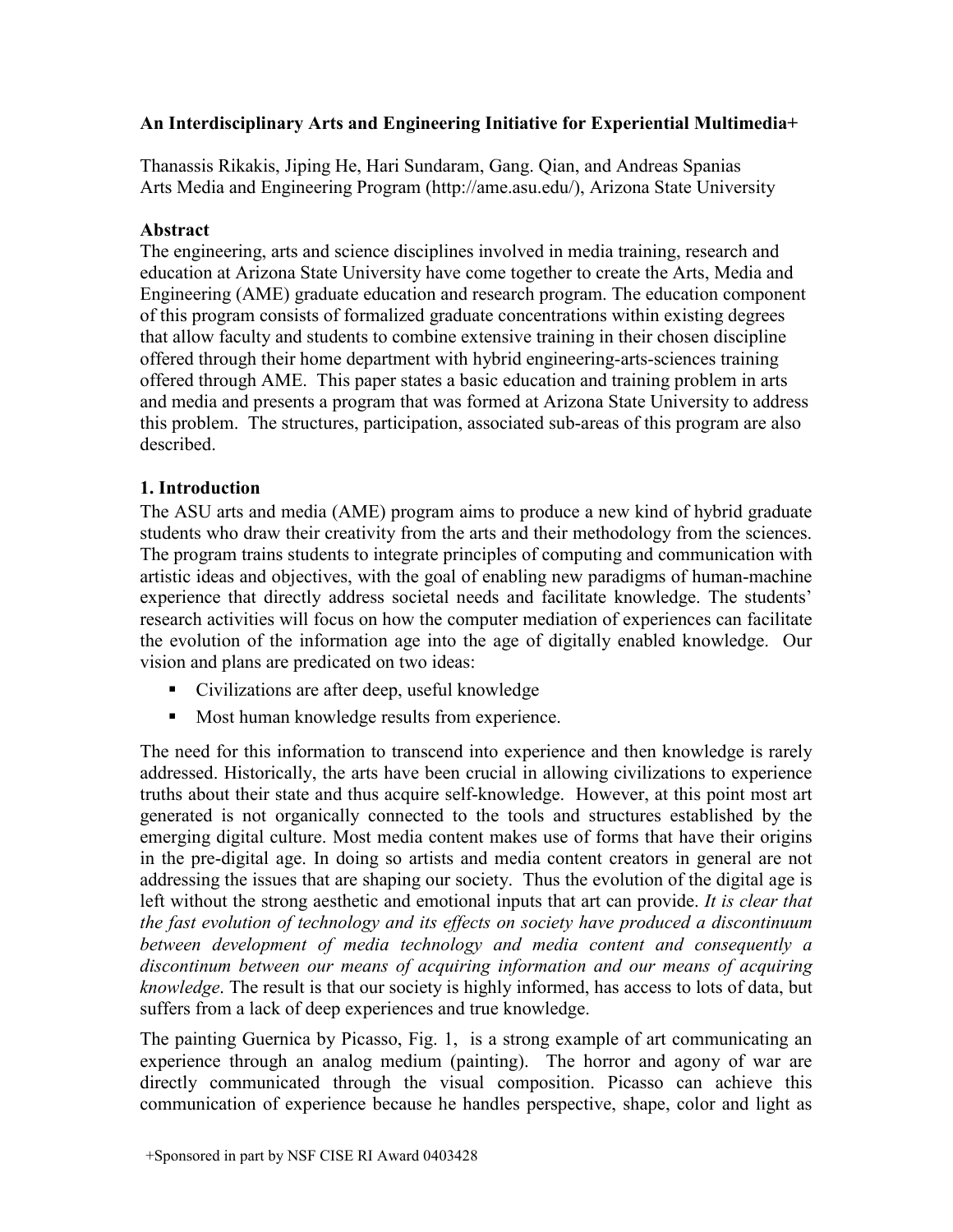masterfully as he handles meaning, semantics, memory, context, form and even sociopolitical history. Thus he is able to create a composition where both the medium and the content obey the same processes and serve the same message. Let us look at some specific examples of this coherent handling of medium, content and message



Fig. 1. Guernica by Picasso; Paintings as means of communicating experiences

Even the printed press, in which Picasso and most of his viewers read about the bombing and show the photos, is part of the composition. The structure of the painting makes anyone looking at the painting feel that an inescapable force coming from the sky is tearing apart the human reality we know and expect. There is no need for the viewer to have any personal previous experience of violence in order to feel the agony and brutality communicated by the painting. What make's Picasso's work even more important is that he is communicating the experience of his time using the forms and media of this time. He was thus allowing people of his time to contemplate their experiences, achieve knowledge of their own world and own lives and influence the evolution of their society. The manipulation of the analog medium of painting to communicate an experience was something that Picasso's audience could directly relate to.

Some of the key points established by this example drive the vision of the AME program. When both the tools (media) and content of a communication are driven by the same goal and with equal mastery then an experience can be successfully communicated and knowledge can be created.

In today's world we create through digital means, images, and sounds and we communicate through digital networked media (like cell phones or the internet). These digital media draw their strength and functionality from computational models. However, the expert creators of digital media technologies (the engineers) are not trained in the creation of content. Similarly the creators of content (the artists) are not trained in the creation and exploration of digital technologies and do not have a fundamental understanding of the computational models driving these technologies.

AME was formed to address this problem. AME was created by the engineering, arts and science disciplines at Arizona State University. These programs contribute to the AME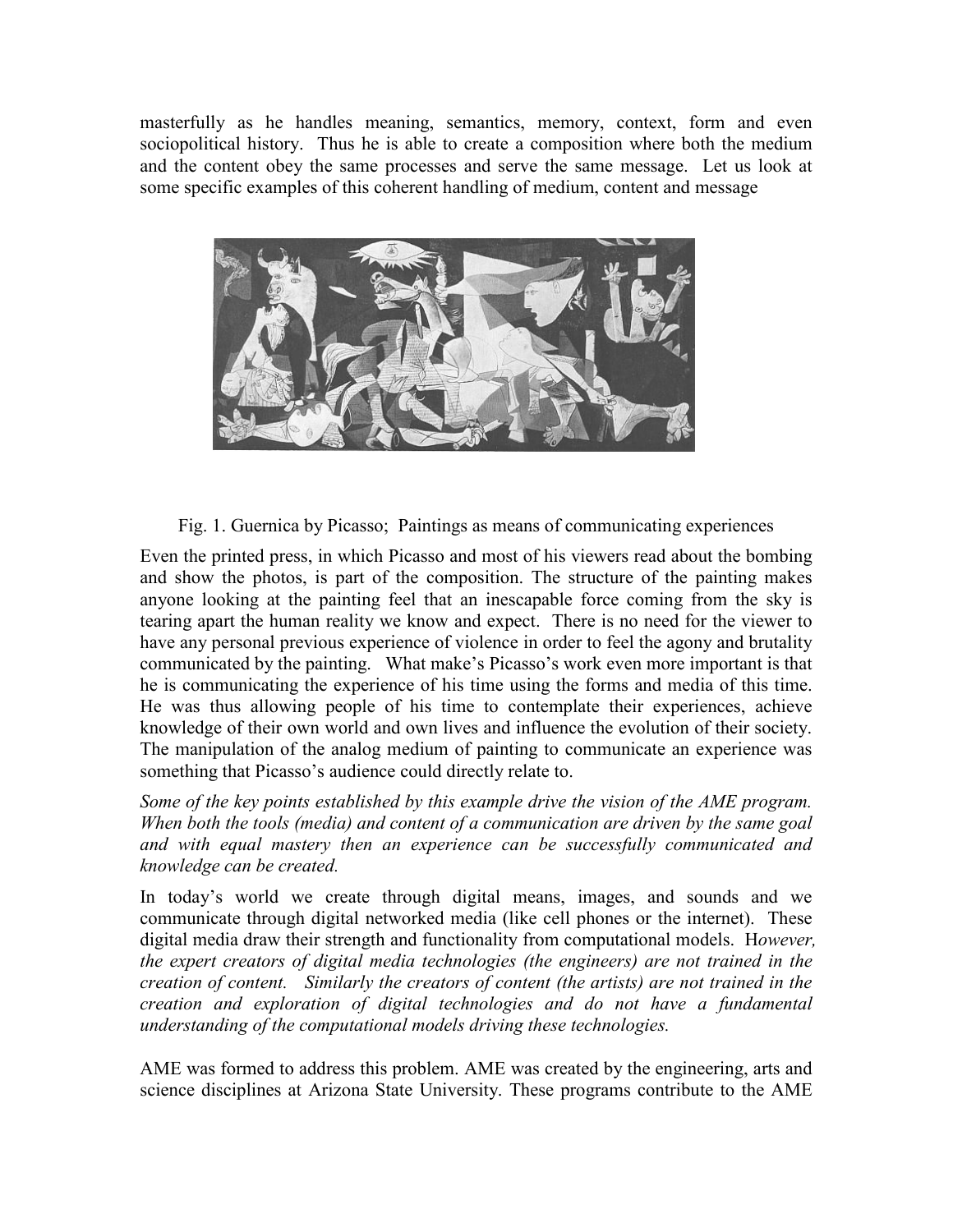graduate education and research program. The education component of this program consists of formalized graduate concentrations within existing degrees that allow faculty and students to combine extensive training in their chosen discipline offered through their home department with hybrid engineering-arts-sciences training offered through AME. We have developed recruitment, retention and placement mechanisms customized for students with such interdisciplinary interests in media and addressing a broad cultural and societal base. The program objective is to produce a new generation of hybrid engineering-arts-science students who will be trained in the integrated development of experiential media systems. The development of such systems can produce major advances in areas such as education, rehabilitation and culture. The development of experiential media systems involves integrated education, training, and research in sensing, information modeling, interactive feedback and experiential construction. Sensing and information modeling expertise resides mostly with engineering whereas feedback and experiential construction knowledge resides mostly with the arts. Expertise for evaluation and validation of these systems reside mostly with psychology, education and sociology. We have structured our research and education activities so as to combine expertise from these disciplines and train hybrid engineer-artists-scientists that have the ability to integrate the four key area of experiential media construction. Our framework allows for methodology found in the sciences to be combined with creativity found in the humanities. It leverages the arts and culture to evolve engineering and science. Consequently two areas formerly considered incompatible are seen coming together for tangible results with broader social impact. Our education model is allowing departments at ASU to step out of their silos, and offer interdisciplinary education without adding significant resources. ASU central administration and the graduate college see the model in development as an exemplar for effective transition from discipline specific to transdisciplinary education. Our extensive involvement with K-12 organizations and underprivileged communities gives allows children to release their creativity and gives voice to those who might have remained voiceless The graduate education and training mechanisms of AME are based on formally approved interdisciplinary concentrations. That is, we have created hybrid arts, media and engineering concentrations within the graduate degree programs of six of the nine core disciplines of our effort. (Computer Science, Electrical Engineering, Music, Dance, Theater, Visual art). Concentrations in the other three core disciplines (Bioengineering, Psychology, Education) are at the final approval stage. These concentrations require a unique plan of study (POS) that integrates courses and research across disciplines. Two-thirds of the course credits are from discipline-specific courses and one-third are from hybrid media-arts-engineering courses offered through AME. Research and thesis credits are related to work on interdisciplinary experiential media projects from our common research agenda. Degrees are granted by the participating departments and state the AME concentration.

### 2. The Unifying Arts-Engineering Experiential Media Theme

Lets us look at a biofeedback for rehabilitation example to help us illustrate how integrating engineering and arts can produce an experiential mediated system with important benefits. Patients with lack of proprioception are unable to receive information from their limbs, Fig. 2. They are thus unable to monitor their limbs or maintain internal model of their limbs (they "forget" their limbs). Bioengineering technology has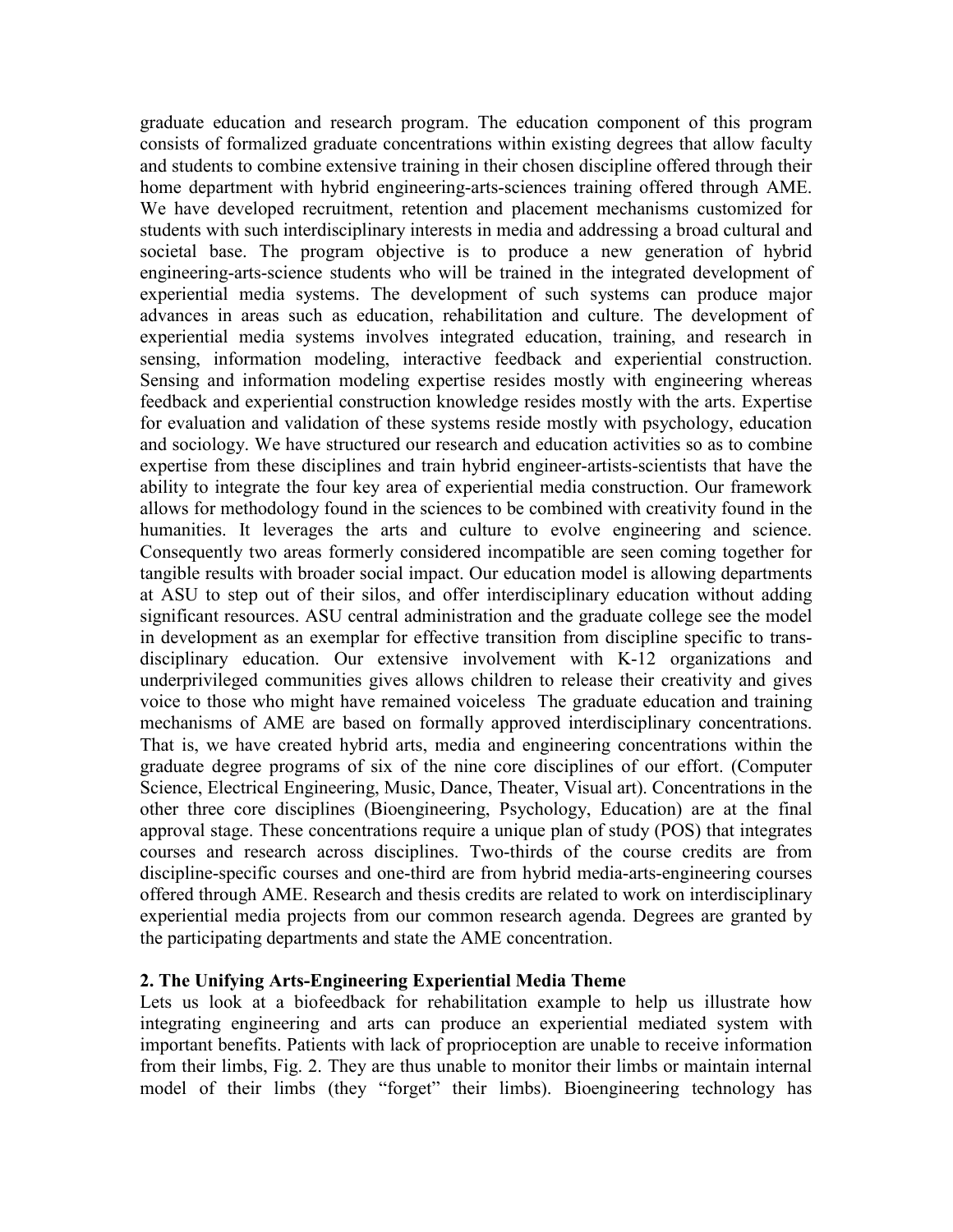developed the means to sense and derive in real time most of the important information associated with the movement of a limb (trajectory, 3D placement, velocity, acceleration, synchrony, cyclicity etc). At this point this information can only be presented to the patient (and the therapist) as simultaneous streams of data. The patient can not use this unorganized layers of information to extract and recreate the holistic experience of moving their arm. The combination of bioengineering [11,12] and arts expertise has allowed us to organize this information into a coherent multimodal experience for a propriocetion patient In that project, the relationship of the arm of a patient to a moving target was tracked and presented in a visual display that was synchronized and coordinated with a sound display where each important stream of time-series sensing and derived data (joint velocity, acceleration, synchrony of reversal etc) drove a part (rhythmic or melodic line) of a unified polyphonic composition.



Fig. 2. Integrating engineering and arts; A rehabilitation application

We were thus able to show that allowing the patient to map the experience of moving their arm into an interactive, coherent multimedia experience has the potential of helping them rebuild the internal model of their arm. In other words, we allowed the patient to reacquire knowledge of their arm through a mediated experience. Rehabilitation is only one of the many areas that can benefit from experiential media systems. Our research section shows that the development of such systems can produce major advances in areas such education, rehabilitation, medicine, security, psychology and culture. The above example shows that the development of experiential media systems involves integrated research in sensing, information modeling, interactive feedback and experiential construction. We have therefore structured our research and education activities to achieve integrated training and development across these four areas. As shown in, sensing and information modeling expertise resides mostly with engineering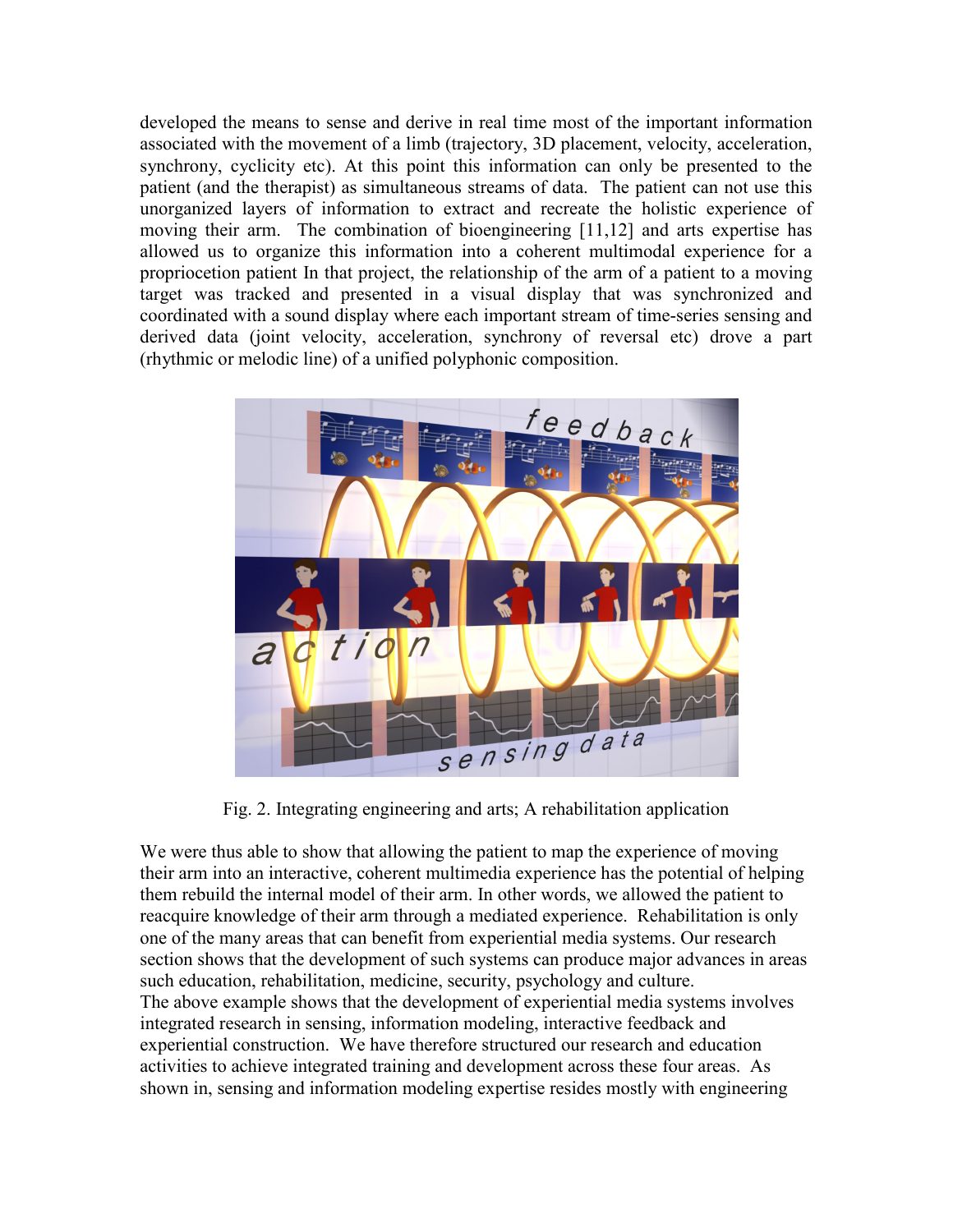whereas feedback and experiential construction knowledge resides mostly with the arts. Expertise for evaluation and validation of these systems reside mostly with psychology, education and sociology.

# 3. Experiential Media Research

The experiential biofeedback example above was also developed by hybrid researchers: an engineer also trained in music, two artists also trained in computation, and one medical doctor with training in music. It is clear that successful training and research in the creation of experiential media can not be realized simply through cross-disciplinary introduction. Development of experiential media can best be achieved by hybrid engineer-artists-scientists that have the ability for integrated work across sensing, modeling, feedback and experiential construction, Fig. 3.

Currently, most graduate students are left to achieve such integrated training through their own initiative. Experiential media is a non-trivial problem and can only be realized through formalized efforts of interdisciplinary teams that have access to the appropriate research infrastructure and long-term support. Formalized graduate concentrations within existing degrees allow students to combine solid training in their chosen discipline offered through their home department with hybrid engineering-arts-sciences training offered through AME. Students are already enrolled in concentrations and our research in experiential media is advancing rapidly and achieving wide recognition.. Students graduating from our program will have varied employment opportunities ranging from the media, computer and entertainment industries, to biodesign, education and security. Our graduates will leverage the effects of engineering and science on society and help evolve our information society into a society of digitally enabled knowledge.



Fig. 3. Disciplines and Research Areas in Experiential Media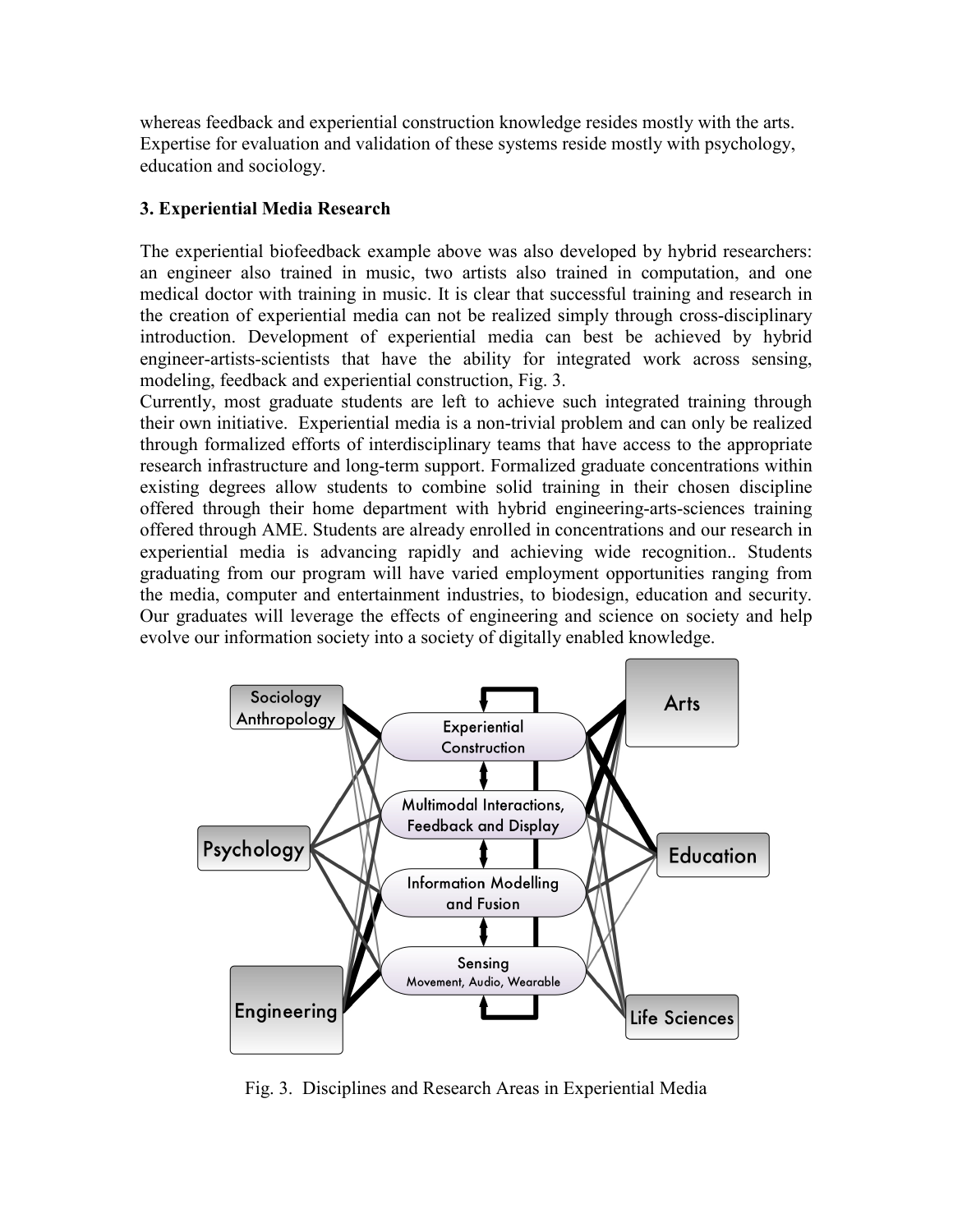### 4. Relationships of participating disciplines to experiential media construction.

The central research thrust of this program AME is in the development of experiential media systems. This is driven by three social needs, that require integrated transdisciplinary research and education to be successfully addressed. (a) biofeedback for rehabilitation, (b) experiential learning environments for children (c) development of new interactive art forms [13]. We believe that these complex problems require a tight coupling among bodies of knowledge that are currently fragmented across disciplines. In order for us to solve these experiential construction problems, we need to perform research in three sub-areas in concert, i.e.:  $-(a)$  context aware multimodal sensing, (b) information modeling and fusion, (c) multimodal interaction, feedback and display. Each area includes faculty and students with expertise in human behavior and experimental design and analysis. We developed application-specific evaluation methodologies (quantitative as well as qualitative) for evaluating the results of each subarea. These experts in experimental design will help coordinate the overall methodology and evaluation process.

### 5. Education and Training

The educational activities of AME are integrally connected to its vision. We believe that training in the creation of experiential media requires: *Integrated research and* education training in a specific discipline combined with hybrid, holistic training in experiential media that is formalized through degree concentrations. We have created hybrid arts, media and engineering concentrations within the graduate degree programs of six of the nine core disciplines of our effort. (CSE, EE, Music, Dance, Theater, Visual art). Concentrations in the other three core disciplines (Bioengineering, Psychology, Education) are being formed, Fig. 4. These concentrations require a unique plan of study (POS) that integrates courses and research across disciplines. Two-thirds of the course credits are from discipline-specific courses and one-third are from hybrid media-artsengineering courses offered through AME. Research and thesis credits are related to work on interdisciplinary experiential media projects from our common research agenda. Degrees are granted by the participating departments and state the AME concentration.

All AME students enroll into PhD programs with AME concentrations in the following five disciplines: EE, Bioengineering, CSE, Psychology, and Education. When enrolling in a concentration a student chooses a hybrid research group to work in. Two of the lead faculty of the group (from different disciplines) become the student's advisors. In consultation with his/her advisors the student chooses the discipline specific courses and the hybrid AME courses that will best fit his/her area of research. Art students enroll into MFA or DMA programs with AME concentrations in the following four disciplines (Music, Dance, Theater, Visual Art). Students from the supporting disciplines (Sociology, Anthropology, Design, Chicana Chicano Studies) will participate in our courses and research but will not enroll in concentrations.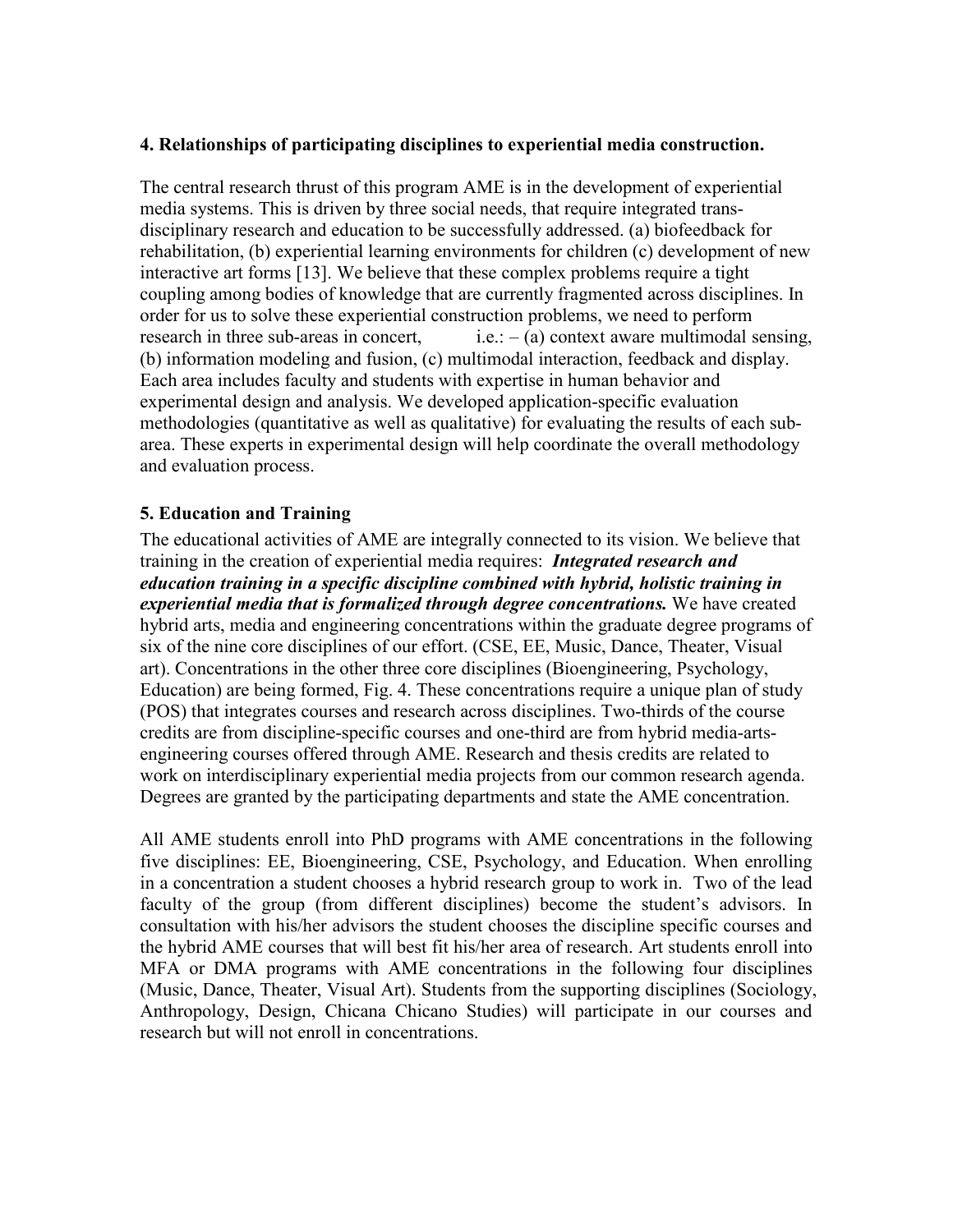

Fig. 4. Education Structures through Degree Concentrations

Hybrid arts-media-engineering courses that are integrally connected to our overarching, holistic, experiential media research agenda. The hybrid courses being offered through AME follow the categories of our research agenda. To cover each subject in an interdisciplinary, holistic manner the courses are co-developed and co-taught by two or three professors representing the primary disciplines associated with the subject. In most cases they are the faculty leading the corresponding research groups. Examples of these hybrid courses include: Under the "Context Aware Multimodal Sensing" category: Motion sensing and analysis, 3D Audio sensing; Under the "Information Modeling and Fusion" category: Cognition and perception of multimodal environments; Under the "Multimodal Interactions, Feedback and Display" category: Multimodal Feedback, Media interfaces; Under the "Experiential construction" category: Computation and communication of experiences, Media education, Interactive Arts. To help students enrolling in the program that might not have prior knowledge across arts and engineering we are also offering hybrid "Introductory courses" such as Signal processing for the arts and Media theory. Many of these courses have already been developed and are being offered through AME. The experiential construction courses serve as integrators of the courses under the sensing, modeling and interaction/display categories.

### 6. Sample Research Thesis Themes and Projects

Our overall research goal is the development of human-centric multimedia technologies. These are meta-media technologies that allow humans to interact with the computer through sensory activities (gesture, speech, vision). Art is an experiential field. For the development of this infrastructure we conduct research in several inter-related areas listed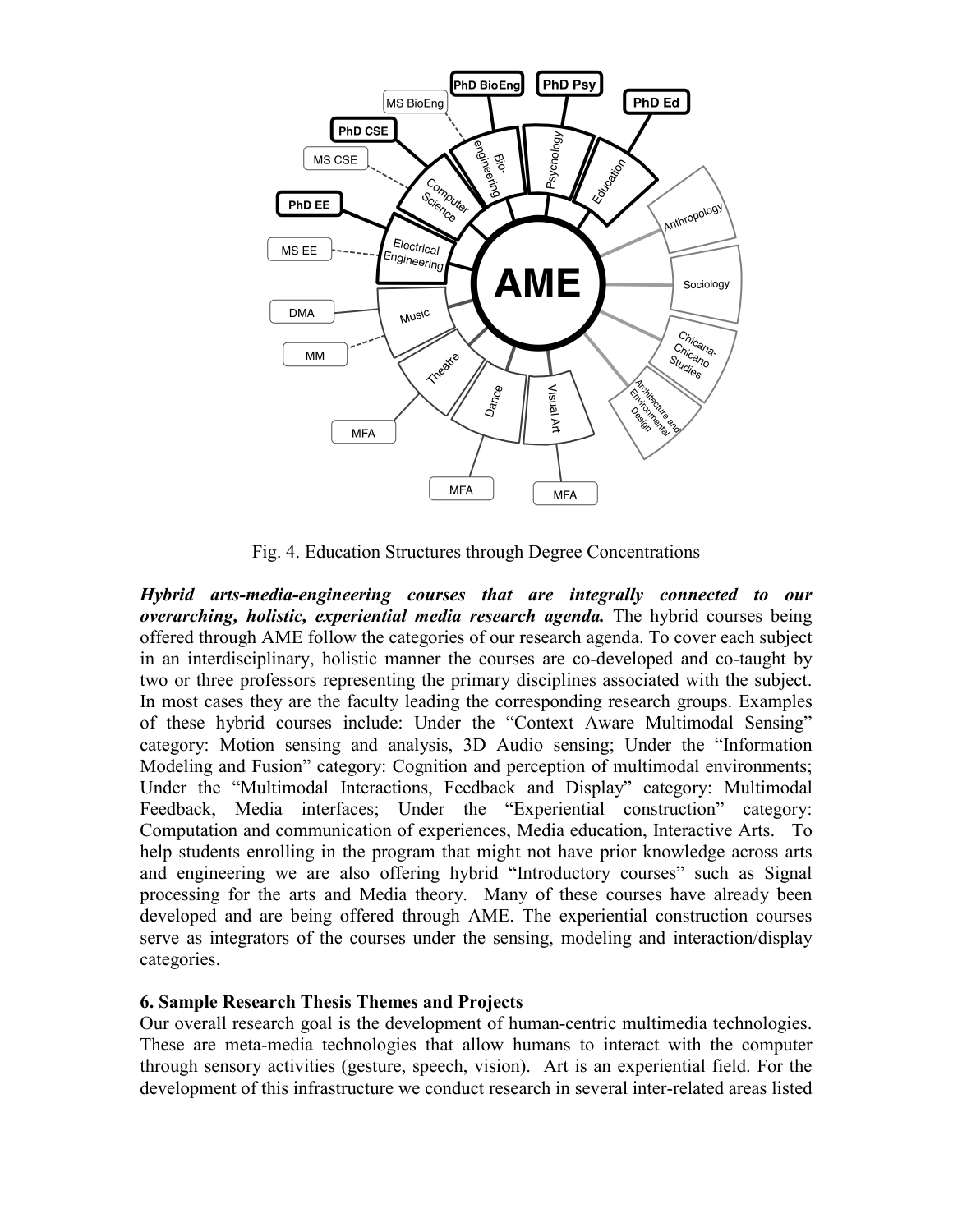below. Each research area will consist of engineering, arts, social science and cognitive science team members.

#### Motion capture and analysis

This project will create a hybrid motion capture system using optical motion capture, EMG sensors, pressure plates, video, audio, and other hardware sensors to track for parameters such as weight, effort, and intention [1]. The final goal is to use this information as a baseline to create an unencumbered motion capture system using 2D video.

#### Auditory analysis: sensing and pattern detection

This project involves two problems of auditory analysis: (a) detection and localization of auditory events and b) recognition of speech in complex environments. We plan to perform the analysis using steerable sensors such as microphone arrays. Such analysis, for example, would aid in triggering lighting, sound or projected video based on the sensing and pattern detection of a particular auditory event [2-5].

#### Spatio-temporal analysis of video,

An alternative to object tracking with electromagnetic devices and translucent markers is video tracking. Video data, obtained from more than one camera, is analyzed to discern valuable information about objects, their location, disposition, movements and trajectory. Individual frames are analyzed for extraction of visual information and frame sequences are compared for displacements and motion extraction [1,9].

### Multiple Sensor Processing

Our multiple approaches to sensing will result in an ad-hoc sensor network that involves multiple type and low-cost environmental sensors in a smart space. The objective is to design robust statistical signal processing algorithms to process information in such environments in order to impact various experiencing events. We plan to consider techniques such as sound source localization, tracking and estimating body positions [6,7,8].

#### Immersive audio and shaping of 3D sound

This project aims to construct an immersive experience by building on existing work on the Head-Related-Transfer-Function (HRTF). The work is based on (a) the determination of the appropriate HRTF given the pose and motion information [6,10] of the person whose auditory experience is to be replicated, and (b) the design of computationally efficient algorithms for audio synthesis.

#### Immersive visual environments

This project focuses on the creation of an immersive visual environment, to facilitate the transfer of experiences between an artist and the viewer. For example, artists often wish to improvise their performance, based on understanding the immediate experience of the viewer. They want to see and hear what the audience sees and hears; this can be achieved for example, by using head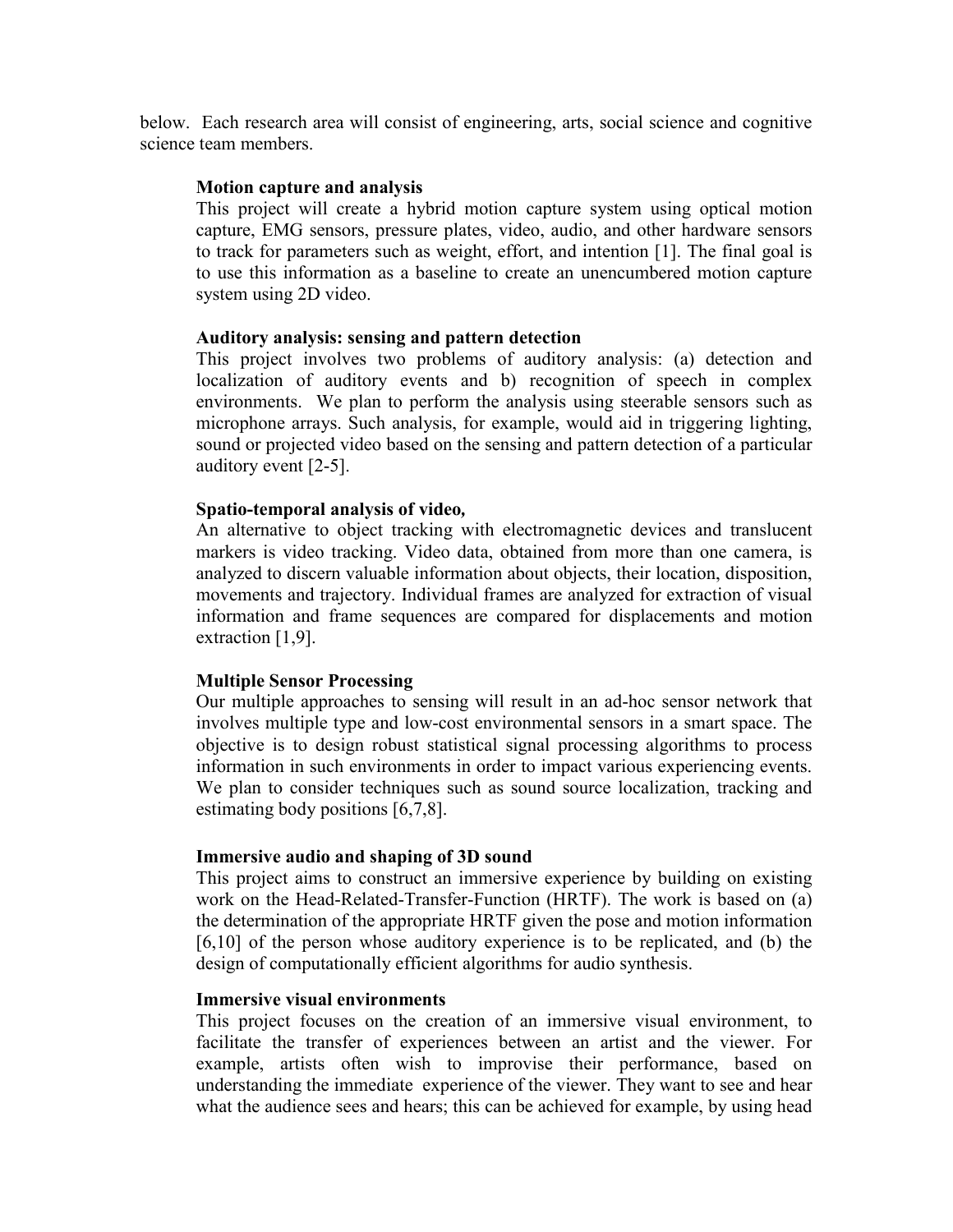mounted displays and attached microphones. Challenges include: (a) accurate capture, archival and wireless transmission of such experiences (b) gesture based mechanisms, for selection, and querying of such experiences from the database.

### 7. Management of AME

AME was formed to facilitate an interdisciplinary, integrated education and research vision. The education panel of AME is responsible for all admission decisions, semester evaluation of students, review of curriculum and funding recommendations. The AME executive committee, made up of faculty who represent the PhD programs that have an AME concentration,

Our hybrid engineering-arts-science approach gives our program an inclusive profile and makes it more attractive to underrepresented populations in engineering and science. We have several high profile recruiting programs at ASU (i.e. Women In Science and Engineering) and national programs that ASU collaborates with (i.e. Western Alliance to Expand Student Opportunities) that will help us achieve diversity in student recruitment. Finally, the Department of Chicana-Chicano Studies is leading our coordinated efforts to recruit Latino students into AME concentrations. For assessment and evaluation of the impact and performance of the program we measure: (1) Student outputs – the number of graduates, years to graduation and where they are placed; (2) Affective outcomes - Surveys of students at entry, mid-program and as they graduate; (3) Surveys of faculty regarding their perceptions of the success of the processes; (4) Products – Quality and quantity of student projects, publication impacts, presentations etc. and most important, (5) quality and quantity of student research products, and (6) extent and scope of faculty collaborations through AME and their productivity. We also have an AME Advisory Board consists of both internal and external experts on the five PhD disciplines. The criteria in selecting the board members include (1) reputation in their expertise fields; (2) experience in interdisciplinary research and education; and/or (3) education/research assessment. The board will meet once a year to visit AME program for annual evaluation in addition to communications through meetings, emails and phone conversations. The two founding colleges and the university are supporting AME through dedicated faculty lines, staff positions, facilities and seed research funds.

# References

[1] G. Qian, F. Guo, T. Ingalls, L. Olson, J. James and T. Rikakis, "A Gesture-Driven Multimodal Interactive Dance System," in Proceedings of the International Conference on Multimedia and Expo, Taibei, Taiwan, China, June 27-30, 2004

[2] S. McAdams, Thinking in sound: The cognitive psychology of human audition, Clarendon Press, Oxford, 1993

[3] J. Foutz, A. Spanias, S. Bellofiore and C Balanis, " Adaptive Eigen-Projection Beamforming Algorithms for 1-D and 2-D Antenna Arrays, , IEEE Antennas and Propagation Letters, Pages:62 - 65, Volume: 2 , Issue: 2 , 2003